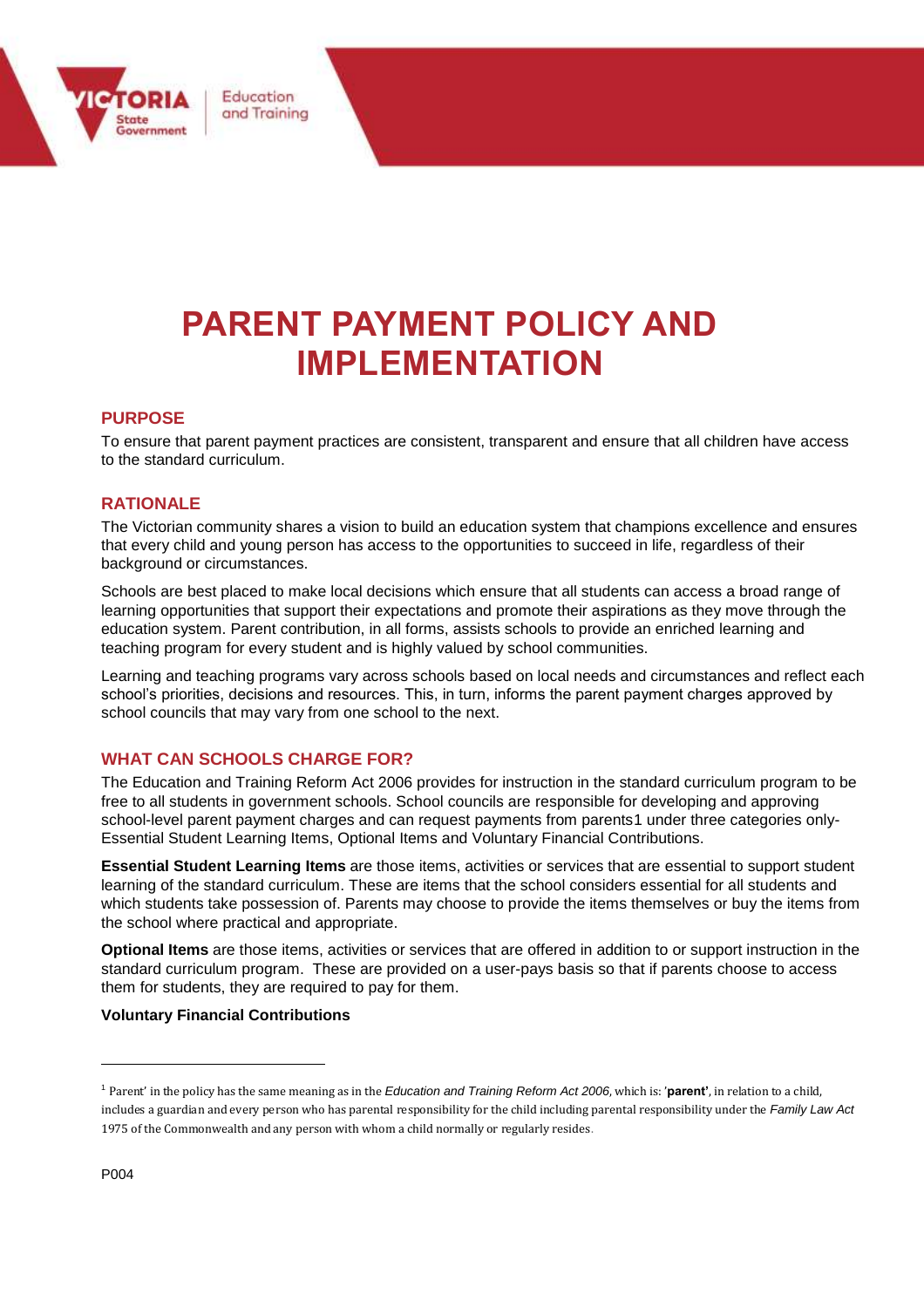

Parents can be invited to make a donation to the school for a general or specific purpose, e.g. school grounds projects, library fund or for new equipment. Only some Voluntary Financial Contributions are tax-deductible.

The attached diagram **"Understanding Parent Payment Categories"** provides examples of items and materials under each category.

In implementing this policy, schools must adhere to the following principles:

#### **PRINCIPLES**

- **Educational value:** Student learning, aspirations and wellbeing are paramount when schools determine their parent payments practices
- **Access, equity and inclusion:** All students have access to the standard curriculum program and participation of all students to the full school program is facilitated
- **Affordability:** Cost to parents is kept to a minimum and is affordable for most families at the school
- **Engagement and Support:** Early identification and engagement strategies by the school ensure parents are well informed of the payment options and supports available for those experiencing hardship
- **Respect and Confidentiality:** Parents and students experiencing hardship are treated with respect, dignity, sensitivity and without judgement and the identity and personal information of all parents and students are kept confidential in respect to parent payments
- **Transparency and Accountability:** School parent payment practices are well communicated, clear and transparent and their impact on student programs and families are reviewed by school councils

#### **COST AND SUPPORT TO PARENTS**

When school councils consider the proposed requests for parent payments the cost is kept to a minimum and is affordable to most parents at the school.

School principals must ensure that:

- items students consume or take possession of are accurately costed
- payment requests are broadly itemised within the appropriate category
- parents are advised that they have the option of purchasing equivalent Essential Student Learning Items themselves, in consultation with the school
- information on payment options is available, accessible and easily understood to all parents so that they know what to expect and what supports they can access
- parents are provided with early notice of annual payment requests for school fees (i.e. a minimum of six weeks' notice prior to the end of the previous school year). This enables parents to save and budget accordingly.
- parents are provided with reasonable notice of any other payment requests that arise during the school year- ensuring parents have a clear understanding of the full financial contribution being sought
- the status and details of any financial arrangements are kept confidential and only shared with relevant school personnel
- parents experiencing hardship are not pursued for outstanding school fees from one year to the next

P004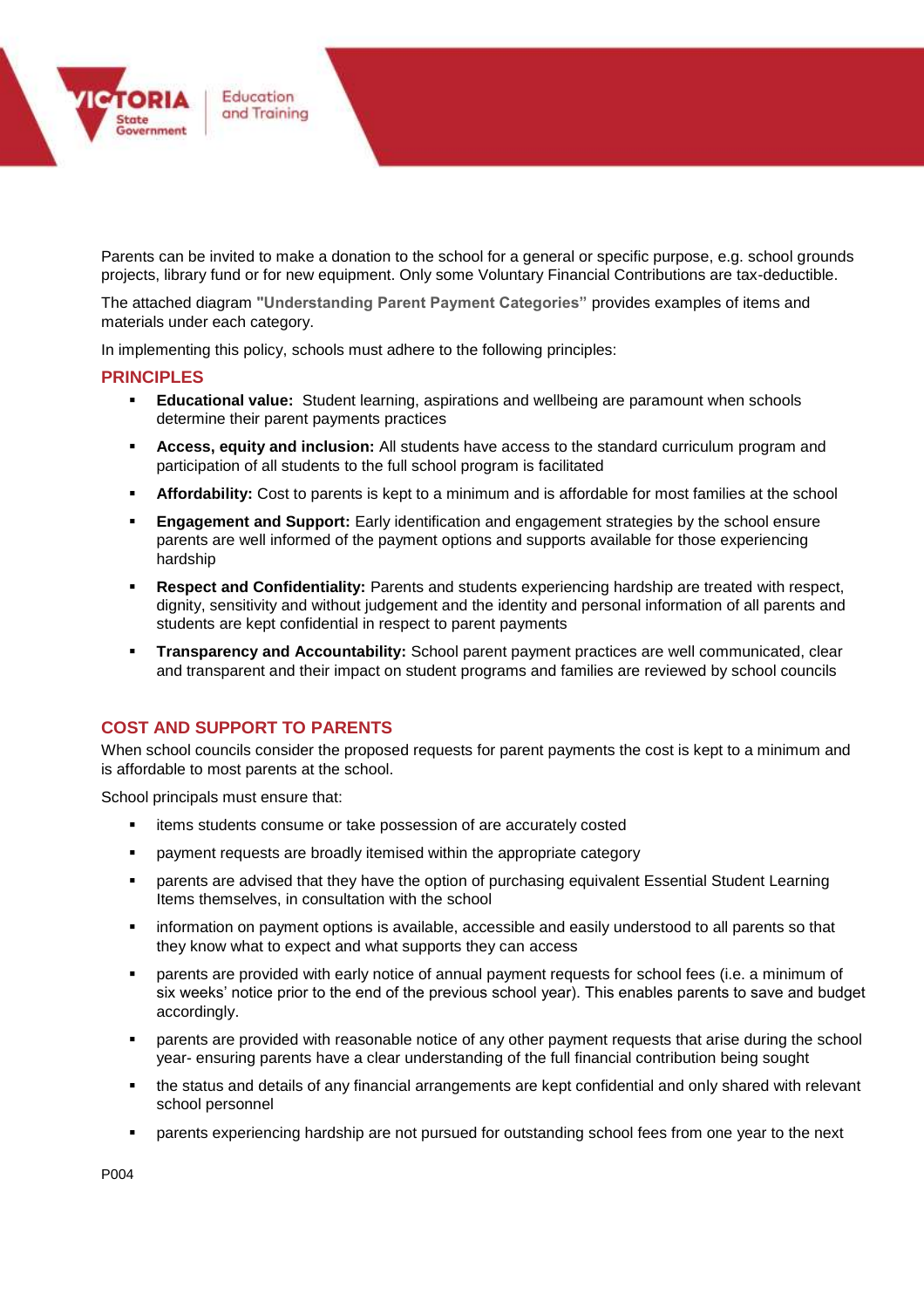

- use of debt collectors to obtain outstanding school funds owed to the school from parents is not permitted
- there will be only one reminder notice to parents for voluntary financial contributions per year
- Invoices/statements for unpaid essential or optional items accepted by parents are not generated more than monthly or according to the parent payment arrangement with the school.

#### **SUPPORT FOR FAMILIES**

Families may experience financial difficulties and may be unable to meet the full or part payments requested. Principals and school councils exercise sensitivity to the differing financial circumstances of students and their families when considering parent payment fees. There are a range of support options available to support and assist parents. These can be accessed through **["Cost support for families."](http://www.education.vic.gov.au/Documents/school/principals/spag/management/PP_Costsupportforfamilies.docx)**

Consideration to hardship arrangements in respect to payment requests is provided to families experiencing long term hardship or short term crisis on a confidential, case by case basis. All schools have written hardship arrangements that include a proactive approach to providing support for parents experiencing financial difficulty.

All parents are provided the name and contact details of a nominated parent payment contact person at the school who they can discuss payment arrangements with.

#### **ENGAGING WITH PARENTS**

In respect to each school's development of its parent payments, school councils will engage in effective communication with the school community and have strategies in place to ensure they are aware of and understand the needs and views of parents.

#### **REVIEW OF POLICY IMPLEMENTATION**

Schools will monitor the effectiveness and impact of the implementation of this policy at least annually as part of its ongoing improvement and report back to the school community.

The full Parent Payment Policy is available from the Department's **[School Policy and Advisory Guide.](http://www.education.vic.gov.au/school/principals/spag/management/pages/parentpayments.aspx)**

Answers to the most commonly asked questions about school costs for parents see: **[Frequently Asked Questions –](http://www.education.vic.gov.au/Documents/school/principals/spag/management/PP_FAQforparents.docx) For Parents**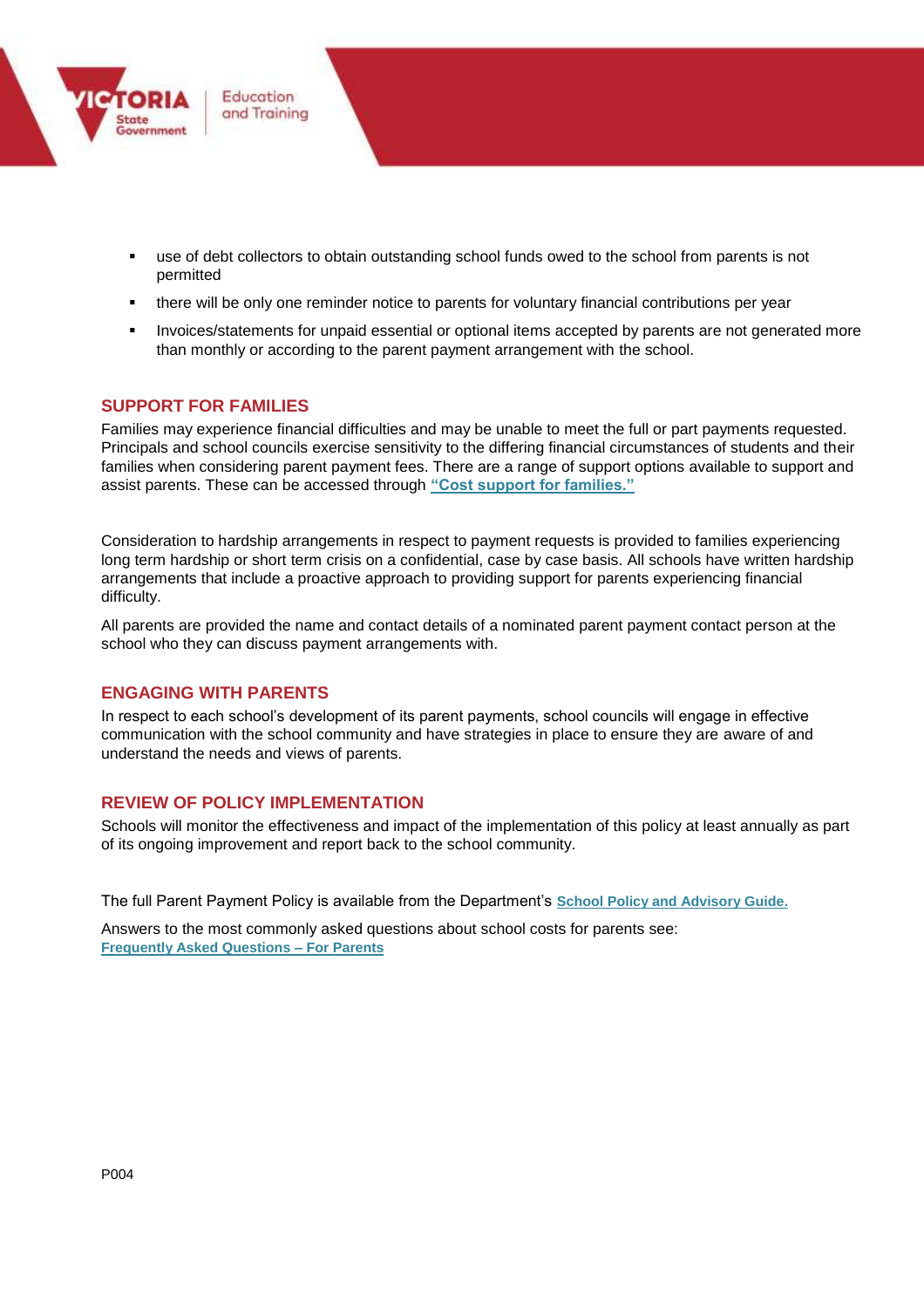# **Understanding Parent Payment Categories**

### **Schools**

#### **What does the legislation say?**

The Education and Training Reform Act (2006) provides for free instruction in the standard curriculum program to all students in government schools. The Act also empowers school councils to charge fees to parents for goods and services provided by the school to a child.

#### **What do schools pay for as part of 'free instruction'?**



Free instruction is the teaching staff, administration and the provision of facilities in connection with the instruction of the standard curriculum program, including reasonable adjustments for students with In the Act, a 'Parent' includes a guardian and every person who has parental responsibility for a child including parental responsibility under the Commonwealth Family Law Act 1975 and any person with whom a child normally

The standard curriculum for Years F-10 means implementation of the Victorian Curriculum F-10.

The standard curriculum for senior secondary schools means a program that enables a student to be awarded a VCE or VCAL qualification.

Educational Value | Access, Equity & Inclusion | Affordability

Engagement & Support <sup>|</sup> Respect & Confidentiality <sup>|</sup> Transparency & Accountability **What principles govern parent payment practice?**

#### **Parents What may parents be asked to pay for?**

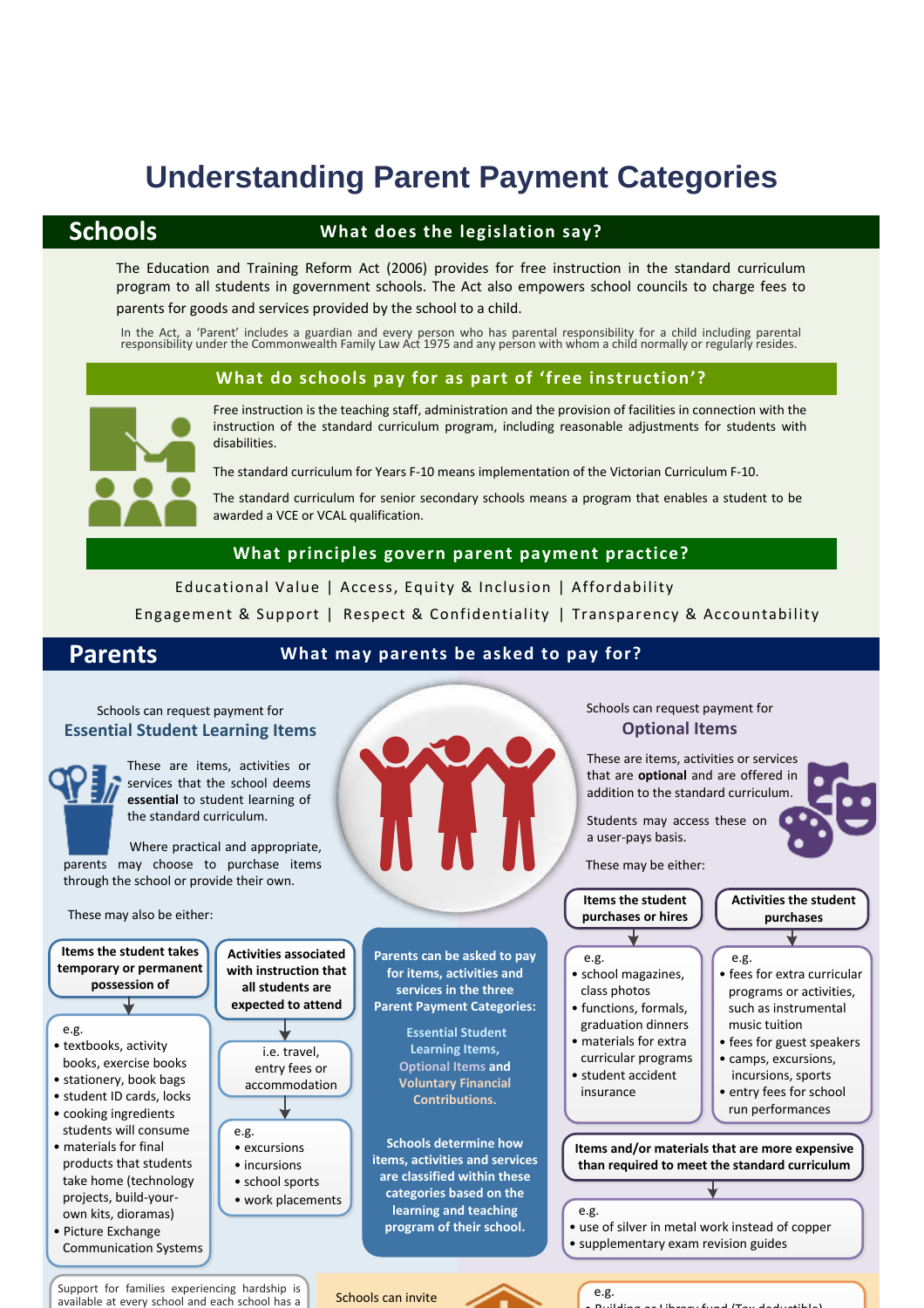## **Bridgewater Primary School Parent Payment Policy 2021**

#### **PARENT PAYMENT CHARGES**

School council requests payments from parents, within the DET guidelines, for the following three categories: Essential education items

These are items which parents are **required** to provide or pay Bridgewater Primary School to provide for their child. These items include:

- Student requisites required to be used by students. Supplies are purchased in bulk for each child and are specific to their year level. The school organises for bulk purchase of these items during Term 4 for the upcoming year. If parents would like to source and purchase these supplies for their child/ren, a list will be available from the office.
- Materials for learning and teaching where the student consumes or takes possession of the finalised articles. This incorporates supplies and resources for all key learning areas, including specialist areas such as Art, Library, Science, Cooking and LOTE. These items are purchased at competitive rates by the school through bulk orders where possible.
- \* Transport and entrance for excursions and incursions which all students are expected to attend. These activities support the curriculum at each year level.

#### Optional extras

These are the programs that are offered on a user-pays basis which parents may **choose** to access for their child/ren. These items include:

- $\cdot \cdot$  Extra-curricular programs or activities offered in addition to the standard curriculum program (e.g. instrumental music tuition)
- School-based performances, productions and events
- Materials for subjects where the payment sought is the difference between the basic materials/services required for access to the standard curriculum program and higher costs alternatives which may be more desirable (e.g. the use of more expensive materials)
- Materials and services offered in addition to the standard curriculum program (e.g. school magazines) Voluntary financial contributions

These are contributions which parents may be **invited** to donate to Bridgewater Primary School.

Bridgewater Primary School may invite voluntary financial contributions for the following purposes:

- Contributions for a specific purpose identified by the school (e.g. equipment, materials or service) in addition to those funded through the SRP. This may include additional computers or student-related services
- Buildings and Grounds development and maintenance
- General voluntary financial contributions or donations to the school

#### **PAYMENT ARRANGEMENTS AND METHODS**

This policy ensures that:

- Parents/guardians are advised of the Parent Payment schedule at least six weeks before payment is required.
- The payment schedule shall take the shape of a Parent Payment Form, accompanied by a letter signed by the Principal and School Council President. It will include itemized details relating to all payments, essential payment dates, options to make payments by instalments, clear definitions of the category of any payments and a statement printed from CASES21.
- The status and details of any payments or non-payments by parents/guardians are strictly confidential
- Parents/guardians are informed of alternative payment options and invited to contact the Principal, or delegate if they wish to discuss these options.
- $\div$  All requests for payment are fair and reasonable.
- In the event of a non-payment for an optional item (e.g. excursions/camp) a student shall not be permitted to access this activity or resource without prior approval of the Principal. The student shall be provided with an alternative option for the duration of the school hours covered by the excursion/camp if the non-payment of same results in the student being excluded.